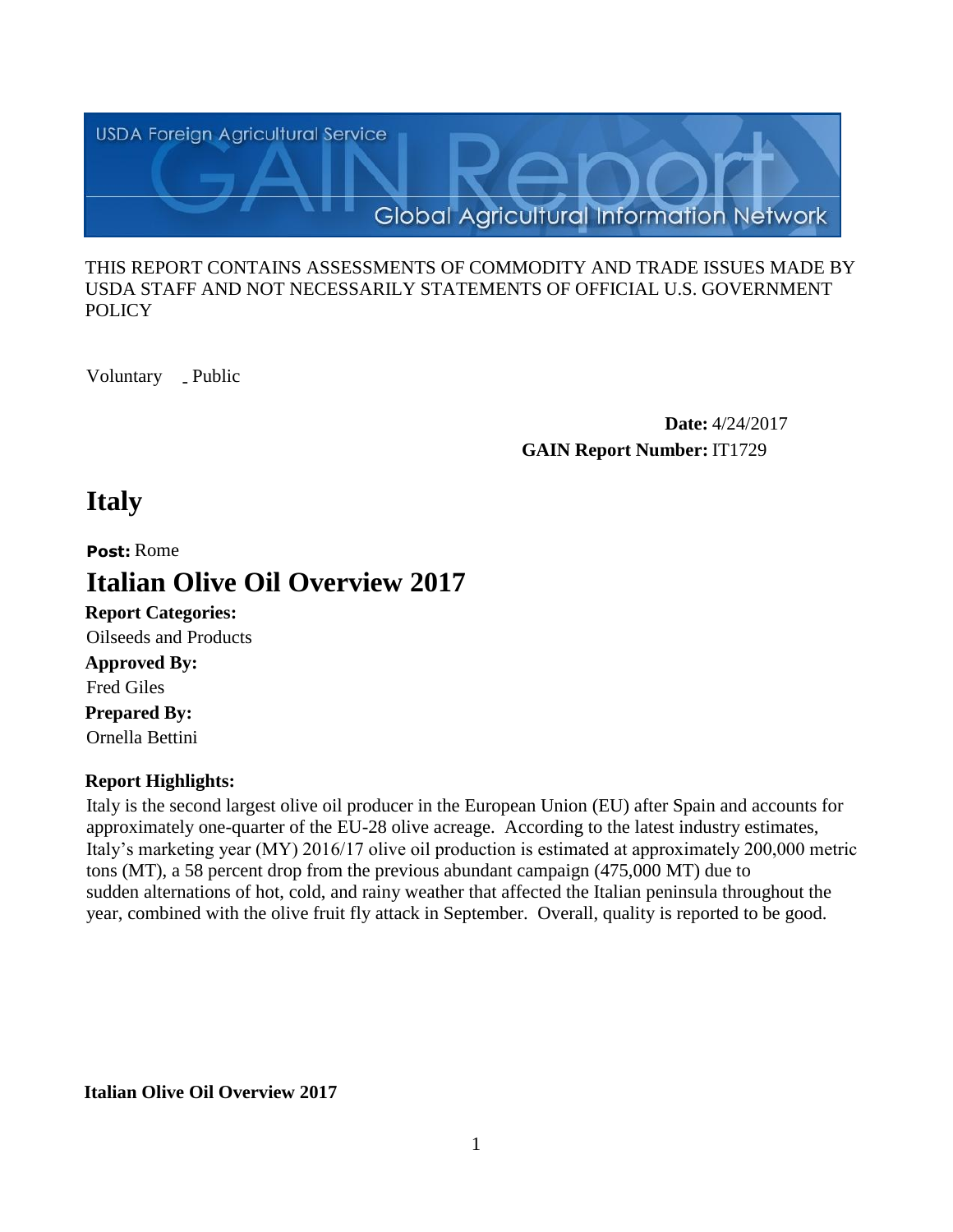#### **Production**

Italy is the second largest olive oil producer in the European Union (EU) after Spain and accounts for approximately one-quarter of the EU-28 olive acreage. According to the latest industry estimates, Italy's marketing year (MY) 2016/17 olive oil production is estimated at approximately 200,000 metric tons (MT), a 58 percent drop from the previous abundant campaign (475,000 MT) due to sudden alternations of hot, cold, and rainy weather that affected the Italian peninsula throughout the year, combined with the olive fruit fly attack in September. Overall, quality is reported to be good.

As reported by the industry, there are approximately 700,000 olive farms in Italy organized in 700 certified production chains, cultivating 1.1 million hectares (ha) of land and more than 250 million olive trees. Puglia and Calabria cover 68 percent of Italian olive oil production. The remainder of production is in the regions of Sicilia (8 percent), Campania (6 percent), Abruzzo (4 percent), Lazio (4 percent), Toscana (3 percent), and Umbria (2 percent). Thanks to approximately 538 different olive varieties, Italy is able to express many different flavors and fragrances that make the country a unique and exclusive olive grove. Leading olive varieties include *Ogliarola*, *Coratina*, *Cima*, and *Cellina* in Puglia; *Taggiasca* and *Lavagnina* in Liguria; *Frantoio* in Toscana; *Casaliva* by the Garda Lake; *Moraiolo* in Umbria; *Carboncella* in the area of Sabina mountains (Lazio); *Gentile* in Abruzzo; *Rotondella* in Campania; *Carolea* in Calabria; *Nocellara del Belice* in Sicili; and *Bosana* in Sardegna.

Nearly 60 percent of Italian olive oil production is extra virgin. Olive trees are slow to grow, taking four or five years to yield their first fruits and another 10 to 15 to reach their full capacity. Olive harvest occurs from October to December. Olives are mostly handpicked and the crop is pressed on the day of picking. This helps differentiate the Italian product by contributing to quality, but raises costs by limiting economies of scale.

#### **Consumption**

With approximately 11 liters per capita per year, Italy is a leading olive oil consumer. More than 80 percent of consumption is extra virgin. Household penetration of olive oil is 90 percent, while the remainder goes to canning and cosmetics industries. Traditional distribution channels where consumers purchase olive oil directly from producers account for one-fifth of Italian production. Local consumers generally focus on perceived quality rather than price in making their purchasing decisions. Product differentiation is important in Italy, with customers increasingly interested in Protected Designations of Origin (PDOs), Protected Geographical Indicators (PGIs), and organic certifications.

#### **Trade**

Italy's MY 2015/16 olive oil imports (550,821 MT) decreased by 11.7 percent from MY 2014/15, mainly due to reduced volumes from Tunisia (-58 percent) and Spain (-6 percent). A significant share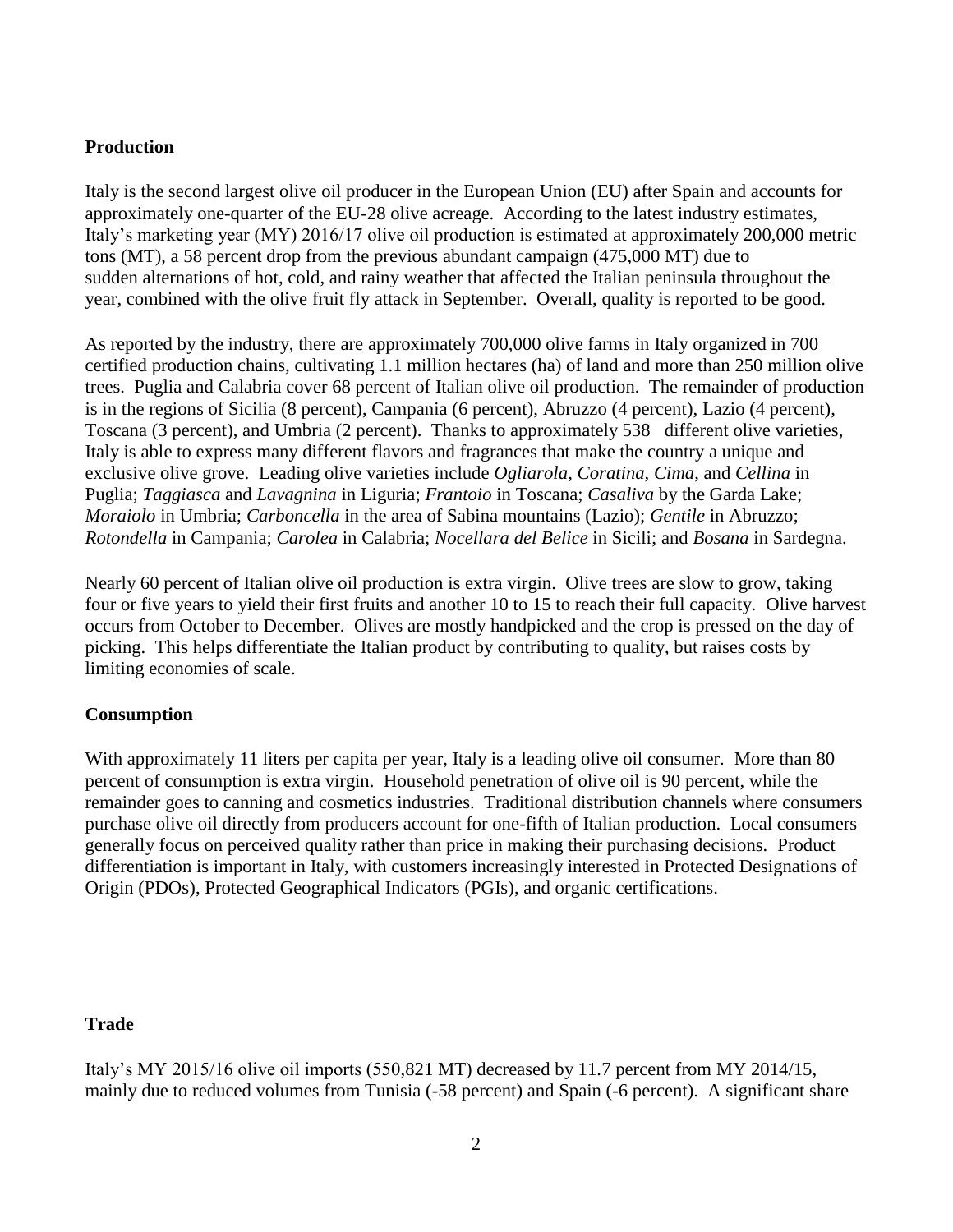of imported oil is blended and bottled in Italy for export, although a certain quantity of imports is used for domestic consumption. Italy's MY 2015/16 olive oil exports reached 390,803 MT, 8 percent more than MY 2014/15, mainly due to increased volumes to Canada (+36 percent), Spain (+20 percent), the United States (+9 percent), and Japan (+3 percent).

| <b>Partner</b><br><b>Country</b> | Unit           | Quantity                 |         |         |        | $\frac{0}{0}$<br><b>Change</b> |        |           |
|----------------------------------|----------------|--------------------------|---------|---------|--------|--------------------------------|--------|-----------|
|                                  |                | 2014                     | 2015    | 2016    | 2014   | 2015                           | 2016   | 2016/2015 |
| World                            | $\mathbf T$    | 616,509                  | 623,649 | 550,821 | 100.00 | 100.00                         | 100.00 | $-11.68$  |
| Spain                            | $\mathbf T$    | 534,669                  | 352,633 | 331,652 | 86.73  | 56.54                          | 60.21  | $-5.95$   |
| Greece                           | $\mathbf T$    | 35,759                   | 155,688 | 153,250 | 5.80   | 24.96                          | 27.82  | $-1.57$   |
| Tunisia                          | $\mathbf T$    | 19,273                   | 92,920  | 39,201  | 3.13   | 14.90                          | 7.12   | $-57.81$  |
| Portugal                         | $\mathbf T$    | 17,918                   | 14,700  | 20,973  | 2.91   | 2.36                           | 3.81   | 42.67     |
| Morocco                          | $\mathbf T$    | 943                      | 3,132   | 1,884   | 0.15   | 0.50                           | 0.34   | $-39.83$  |
| Cyprus                           | $\mathbf T$    | $\overline{\phantom{a}}$ | 197     | 1,570   | 0.00   | 0.03                           | 0.29   | 698.13    |
| Germany                          | $\mathbf T$    | 123                      | 218     | 650     | 0.02   | 0.04                           | 0.12   | 197.36    |
| France                           | $\mathbf T$    | 1,650                    | 1,261   | 344     | 0.27   | 0.20                           | 0.06   | $-72.75$  |
| Australia                        | $\mathbf T$    | 1,586                    | 1,147   | 227     | 0.26   | 0.18                           | 0.04   | $-80.22$  |
| United<br><b>States</b>          | $\mathbf T$    | 143                      | 25      | 199     | 0.02   | 0.00                           | 0.04   | 682.68    |
| Peru                             | $\mathbf T$    | 218                      | 150     | 190     | 0.04   | 0.02                           | 0.03   | 27.05     |
| Romania                          | $\overline{T}$ | 17                       | 24      | 85      | 0.00   | 0.00                           | 0.02   | 252.47    |
| Chile                            | T              | 633                      | 561     | 82      | 0.10   | 0.09                           | 0.01   | $-85.41$  |
| Czech<br>Republic                | $\mathbf T$    | 62                       | 91      | 79      | 0.01   | 0.01                           | 0.01   | $-13.49$  |
| Turkey                           | $\mathbf T$    | 2,392                    | 221     | 61      | 0.39   | 0.04                           | 0.01   | $-72.45$  |

**Table 1: Italy's leading olive oil imports**

Source: Global Trade Atlas (GTA)

#### **Table 2: Italy's leading olive oil exports**

| Partner<br>$\mathcal{L}$ ountry | Unit | <b>Quantity</b> |      |      | % Share |      |      | $\frac{6}{6}$<br><b>Change</b> |
|---------------------------------|------|-----------------|------|------|---------|------|------|--------------------------------|
|                                 |      | 2014            | 2015 | 2016 | 2014    | 2015 | 2016 | 2016/2015                      |